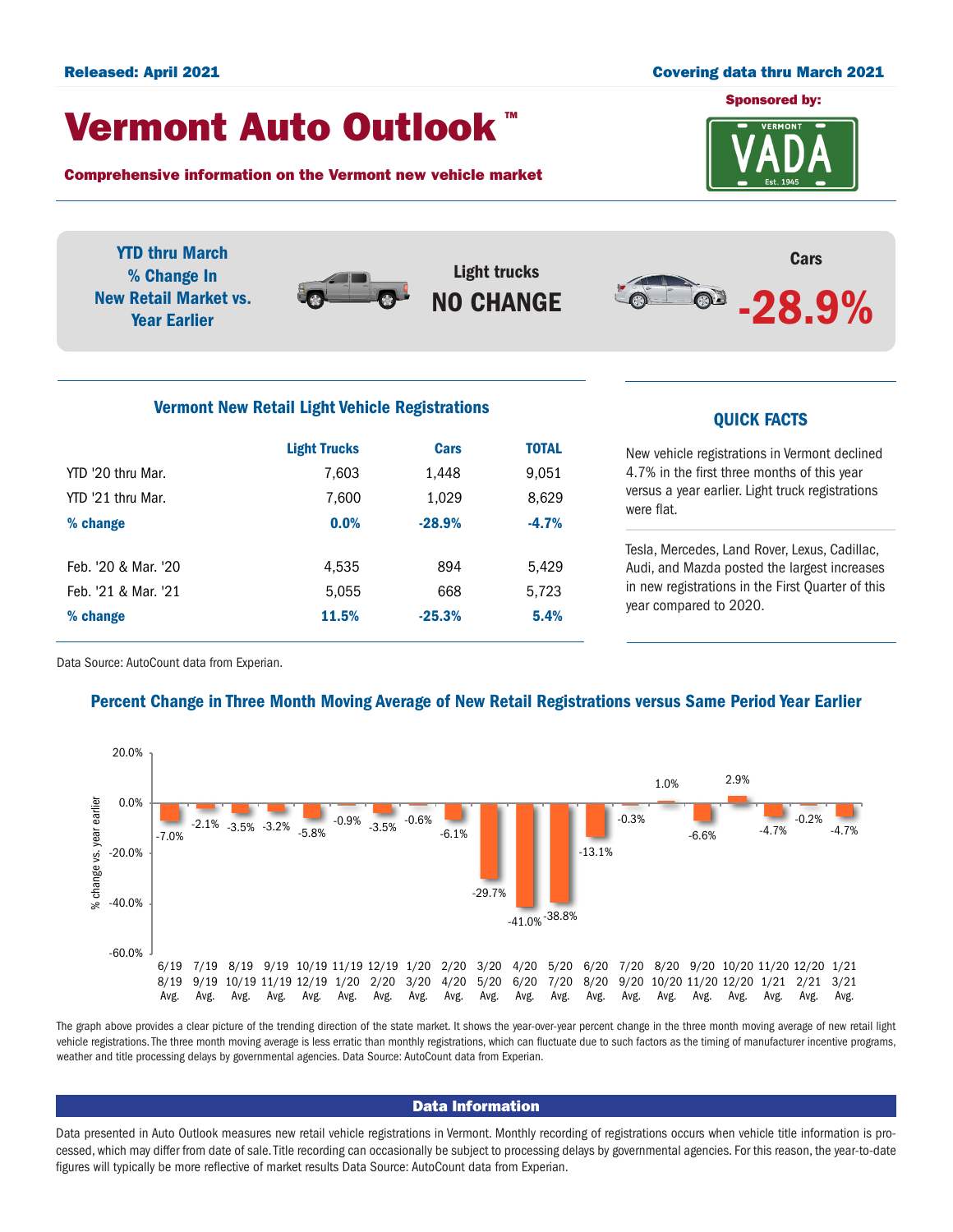#### Page 2 Released: March 2021



|                                 |                |                        |                         |           | Vermont New Retail Car and Light Truck Registrations |                |            |         |                                      |        |
|---------------------------------|----------------|------------------------|-------------------------|-----------|------------------------------------------------------|----------------|------------|---------|--------------------------------------|--------|
|                                 |                | Feb. and Mar. Combined |                         |           | YTD thru Mar.                                        |                | <b>YTD</b> |         |                                      |        |
|                                 | Number         |                        |                         |           |                                                      |                |            |         | Market Share (%)                     |        |
|                                 | of dealers     | 2020                   | 2021                    | % chg.    | 2020                                                 | 2021           | % chg.     | 2020    | 2021                                 | Chg.   |
| <b>TOTAL</b>                    |                | 5,429                  | 5,723                   | 5.4%      | 9,051                                                | 8,629          | $-4.7%$    |         |                                      |        |
| Cars                            |                | 894                    | 668                     | $-25.3%$  | 1,448                                                | 1,029          | $-28.9%$   | 16.0    | 11.9                                 | $-4.1$ |
| <b>Trucks</b>                   |                | 4,535                  | 5,055                   | 11.5%     | 7,603                                                | 7,600          | 0.0%       | 84.0    | 88.1                                 | 4.1    |
| <b>Domestic Brands</b>          |                | 2,452                  | 2,640                   | 7.7%      | 4,145                                                | 3,897          | $-6.0%$    | 45.8    | 45.2                                 | $-0.6$ |
| <b>European Brands</b>          |                | 347                    | 408                     | 17.6%     | 608                                                  | 657            | 8.1%       | 6.7     | 7.6                                  | 0.9    |
| Japanese Brands                 |                | 2,411                  | 2,428                   | 0.7%      | 3,949                                                | 3,706          | $-6.2%$    | 43.6    | 42.9                                 | $-0.7$ |
| Korean Brands                   |                | 219                    | 247                     | 12.8%     | 349                                                  | 369            | 5.7%       | 3.9     | 4.3                                  | 0.4    |
| Acura                           |                | 16                     | 19                      | 18.8%     | 26                                                   | 31             | 19.2%      | 0.3     | 0.4                                  | 0.1    |
| Alfa Romeo                      |                | $\overline{2}$         | $\mathbf 0$             | $-100.0%$ | 3                                                    | $\mathbf{1}$   | $-66.7%$   | 0.0     | 0.0                                  | 0.0    |
| Audi                            | 2              | 69                     | 85                      | 23.2%     | 110                                                  | 140            | 27.3%      | 1.2     | 1.6                                  | 0.4    |
| <b>BMW</b>                      |                | 25                     | 31                      | 24.0%     | 43                                                   | 51             | 18.6%      | 0.5     | 0.6                                  | 0.1    |
| <b>Buick</b>                    | 9              | 78                     | 56                      | $-28.2%$  | 124                                                  | 82             | $-33.9%$   | 1.4     | 1.0                                  | $-0.4$ |
| Cadillac                        | 5              | 9                      | 25                      | 177.8%    | 24                                                   | 33             | 37.5%      | 0.3     | 0.4                                  | 0.1    |
| Chevrolet                       | 13             | 596                    | 616                     | 3.4%      | 981                                                  | 889            | $-9.4%$    | 10.8    | 10.3                                 | $-0.5$ |
| Chrysler                        | 10             | 10                     | $20\,$                  | 100.0%    | 17                                                   | 22             | 29.4%      | 0.2     | 0.3                                  | 0.1    |
| Dodge                           | 9              | 37                     | 26                      | $-29.7%$  | 53                                                   | 31             | $-41.5%$   | 0.6     | 0.4                                  | $-0.2$ |
| <b>FIAT</b>                     |                | 3                      | $\mathbf{1}$            | $-66.7%$  | 3                                                    | $\overline{2}$ | $-33.3%$   | 0.0     | 0.0                                  | 0.0    |
| Ford                            | 16             | 738                    | 752                     | 1.9%      | 1,289                                                | 1,137          | $-11.8%$   | 14.2    | 13.2                                 | $-1.1$ |
| Genesis                         | 1              | $\mathbf{1}$           | 2                       |           | 1                                                    | $\overline{2}$ | 100.0%     | 0.0     | 0.0                                  | 0.0    |
| <b>GMC</b>                      | 9              | 362                    | 369                     | 1.9%      | 604                                                  | 551            | $-8.8%$    | 6.7     | 6.4                                  | $-0.3$ |
| Honda                           | 4              | 372                    | 364                     | $-2.2%$   | 634                                                  | 584            | $-7.9%$    | 7.0     | 6.8                                  | $-0.2$ |
| Hyundai                         | 3              | 75                     | 82                      | 9.3%      | 122                                                  | 131            | 7.4%       | 1.3     | 1.5                                  | 0.2    |
| Infiniti                        | 0              | $\mathbf{1}$           | $\overline{\mathbf{c}}$ | 100.0%    | 3                                                    | 3              | 0.0%       | 0.0     | 0.0                                  | 0.0    |
| Jaguar                          | 0              | $\mathbf{1}$           | $\overline{2}$          | 100.0%    | $\overline{\mathbf{c}}$                              | $\overline{2}$ | 0.0%       | 0.0     | 0.0                                  | 0.0    |
| Jeep                            | 9              | 280                    | 385                     | 37.5%     | 463                                                  | 571            | 23.3%      | 5.1     | 6.6                                  | 1.5    |
| Kia                             | 3              | 143                    | 163                     | 14.0%     | 226                                                  | 236            | 4.4%       | 2.5     | 2.7                                  | 0.2    |
| Land Rover                      | 0              | 8                      | 17                      | 112.5%    | 17                                                   | 29             | 70.6%      | 0.2     | 0.3                                  | 0.1    |
| Lexus                           | 0              | 10                     | 14                      | 40.0%     | 15                                                   | 24             | 60.0%      | 0.2     | 0.3                                  | 0.1    |
| Lincoln                         | 4              | 20                     | 14                      | $-30.0%$  | 27                                                   | 17             | $-37.0%$   | 0.3     | 0.2                                  | $-0.1$ |
| Mazda                           | 2              | 63                     | 96                      | 52.4%     | 104                                                  | 132            | 26.9%      | 1.1     | 1.5                                  | 0.4    |
| Mercedes                        |                | $17\,$                 | 42                      | 147.1%    | 39                                                   | 73             | 87.2%      | 0.4     | 0.8                                  | 0.4    |
| <b>MINI</b>                     |                | 3                      | 8                       | 166.7%    | 5                                                    | 14             | 180.0%     | 0.1     | 0.2                                  | 0.1    |
| Mitsubishi                      | 2              | 70                     | 40                      | $-42.9%$  | 113                                                  | 63             | $-44.2%$   | $1.2\,$ | 0.7                                  | $-0.5$ |
| Nissan                          | 5 <sup>1</sup> | 248                    | 156                     | $-37.1%$  | 382                                                  | 260            | $-31.9%$   | 4.2     | 3.0                                  | $-1.2$ |
| Other                           |                | 21                     | 3                       | $-85.7%$  | 35                                                   | 7              | $-80.0%$   | 0.4     | 0.1                                  | $-0.3$ |
| Porsche                         | $\mathbf{0}$   | $\mathbf{1}$           | $\overline{2}$          | 100.0%    | 4                                                    | 6              | 50.0%      | 0.0     | 0.1                                  | 0.0    |
| Ram                             | 6              | 302                    | 325                     | 7.6%      | 524                                                  | 484            | $-7.6%$    | 5.8     | 5.6                                  | $-0.2$ |
| Subaru                          | 7              | 726                    | 684                     | $-5.8%$   | 1,189                                                | 1,037          | $-12.8%$   | 13.1    | 12.0                                 | $-1.1$ |
| Tesla                           | 0              | 19                     | 52                      | 173.7%    | 37                                                   | 80             | 116.2%     | 0.4     | 0.9                                  | 0.5    |
| Toyota                          | 7              | 892                    | 1,051                   | 17.8%     | 1,464                                                | 1,567          | 7.0%       | 16.2    | 18.2                                 | 2.0    |
| Volkswagen                      |                | 166                    | 159                     | $-4.2%$   | 283                                                  | 248            | $-12.4%$   | 3.1     | 2.9                                  | $-0.3$ |
| Volvo                           | 2              | 45                     | 60                      | 33.3%     | 85                                                   | 89             | 4.7%       | 0.9     | 1.0                                  | 0.1    |
| Top ten brands are shaded grey. |                |                        |                         |           |                                                      |                |            |         | Source: AutoCount data from Experian |        |

At Auto Outlook, we strive to provide accurate analyses based upon the data available to us. Auto Outlook can make no representation or warranty with respect to the accuracy or completeness of the data we provide or the projections that we make based upon such data. Auto Outlook expressly disclaims any such warranties, and undue reliance should not be placed on any analysis. Auto Outlook undertakes no obligation to revise any forecasts or analyses, whether as a result of any new data, the occurrence of future events, or otherwise.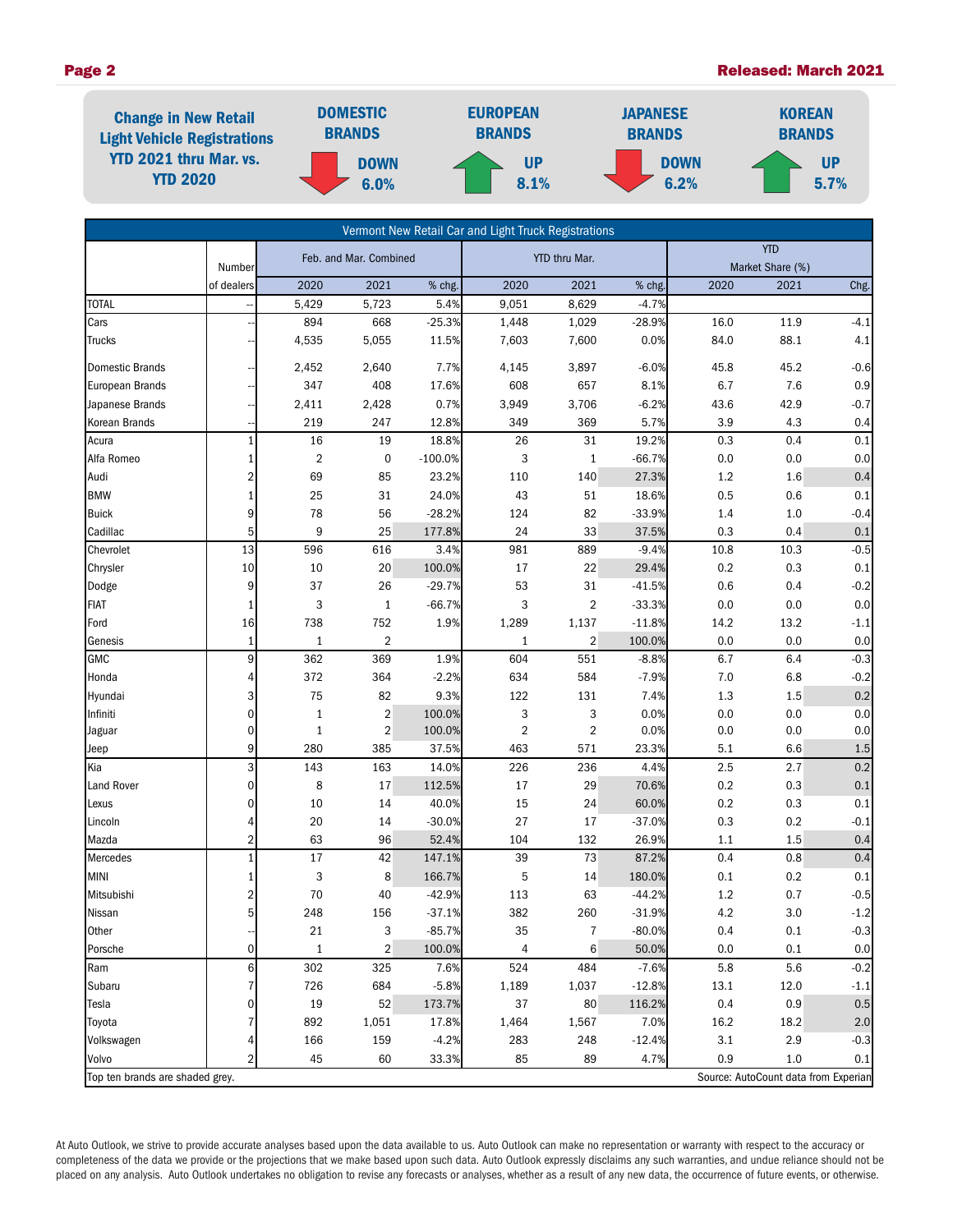

# Percent Change in Brand Registrations YTD 2021 thru March vs. YTD 2020 (Top 25 selling brands)





Vermont Market Share YTD 2021 thru March



Registrations increased by more than 26% for Tesla, Mercedes, Land Rover, Lexus, Cadillac, Audi, and Mazda



Toyota, Ford, Subaru, Chevrolet, and Honda were market share leaders in Vermont

Data Source: AutoCount data from Experian.

Attribution notice: Any material quoted must be attributed to Vermont Auto Outlook, published by Auto Outlook, Inc. on behalf of the Vermont Vehicle and Automotive Distributors Association. Data source must also be shown as "Data Source: AutoCount Data from Experian." Please contact the association with any questions or comments regarding the publication.